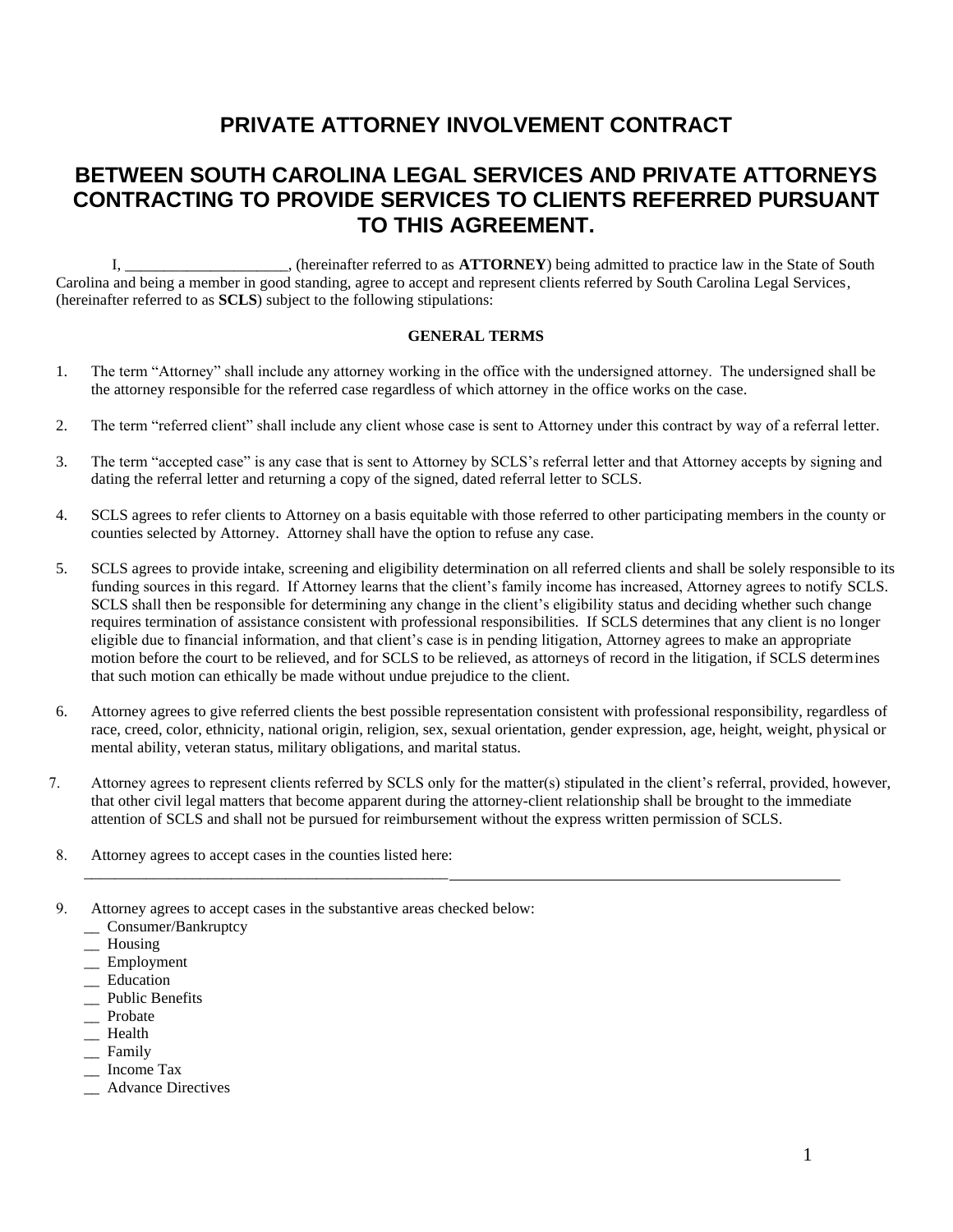#### \_\_ Community Economic Development

- 10. SCLS agrees to notify Attorney of free or reduced cost trainings presented by SCLS or partner organizations of SCLS.
- 11. Attorney agrees to maintain adequate legal malpractice insurance covering activities on behalf of clients of SCLS. Proof of such coverage must be furnished to SCLS before the attorney is placed on the referral list. If Attorney is retired or currently not actively in practice and does not have legal malpractice insurance company, SCLS will provide legal malpractice insurance for those attorneys. The SCLS legal malpractice insurance shall serve as secondary insurance to those attorneys who have legal malpractice insurance coverage currently in place. Further, Attorney must notify SCLS if there is any change in Attorney's legal malpractice insurance.
- 12. Attorney agrees to notify SCLS of any disciplinary proceeds instituted by the South Carolina Office of Disciplinary Counsel or any other such entity or agency.
- 13. Attorney agrees to be governed by and to comply with all applicable provisions of the Legal Services Corporation Act and Regulations and other Congressional Acts relating to the Legal Services Corporation.
- 14. Attorney agrees to cooperate with all requests for information or documents from the Legal Services Corporation including but not limited to requested information by auditors of SCLS.

### **ATTORNEY FEES**

- 15. SCLS agrees to reimburse Attorney for professional time at an hourly rate for all representation for which there has been **prior** approval by SCLS. The maximum fee per case shall be as indicated on the attached Fee Schedule that is hereby made a part of this contract.
- 16. Attorney agrees that no payment will be made beyond the maximum fee set forth on the attached Fee Schedule except when a written request is made by attorney to SCLS and said request is approved by SCLS in advance of the bill being submitted for payment.
- 17. Attorney agrees to submit payments for invoices on a monthly basis but at a minimum each quarter based on the date that the case was referred to Attorney. SCLS reserves the right to terminate Attorney's contract in the event timely invoices are not submitted.
- 18. Attorney agrees to accept the set fees and reimbursement schedules of SCLS in lieu of any fees from referred clients. As an added inducement to participate in the referrals from SCLS, Attorney is permitted within their discretion to petition the court for attorney fees to be paid by the opposing party if allowed by law; Attorney may collect and retain any fees awarded. Attorney recognizes that receipt of attorney fees on a given case will mean that the attorney cannot bill under the PAI contract and must return to SCLS any PAI fees already paid. Attorney recognizes that Attorney cannot bill SCLS for time expended collecting an attorney's fee award. This provision can be modified on agreement of the parties; for example, if SCLS co-counsels with Attorney.
- 19. Attorney agrees not to claim reimbursement for legal work that is rendered on a client's behalf prior to the client's referral by SCLS, or to negotiate a referral after Attorney's appointment by a Court as a client's counsel, or to seek reimbursement for legal work done after termination of representation.
- 20. Attorney agrees that once reimbursement is claimed and final disposition of the client's legal matter is achieved, no further reimbursement shall be claimed for representation and clients seeking further legal assistance for which reimbursement by SCLS appears necessary shall be referred back to SCLS.
- 21. Attorney recognizes that compensation under the PAI contract shall not exceed \$68,000 per calendar year.
- 22. Attorney agrees that reimbursement shall be claimed only for reasonable billable hours that are supported by the Contract Billing Form, a copy of which is attached and made a part of this contract, and shall exclude routine secretarial time.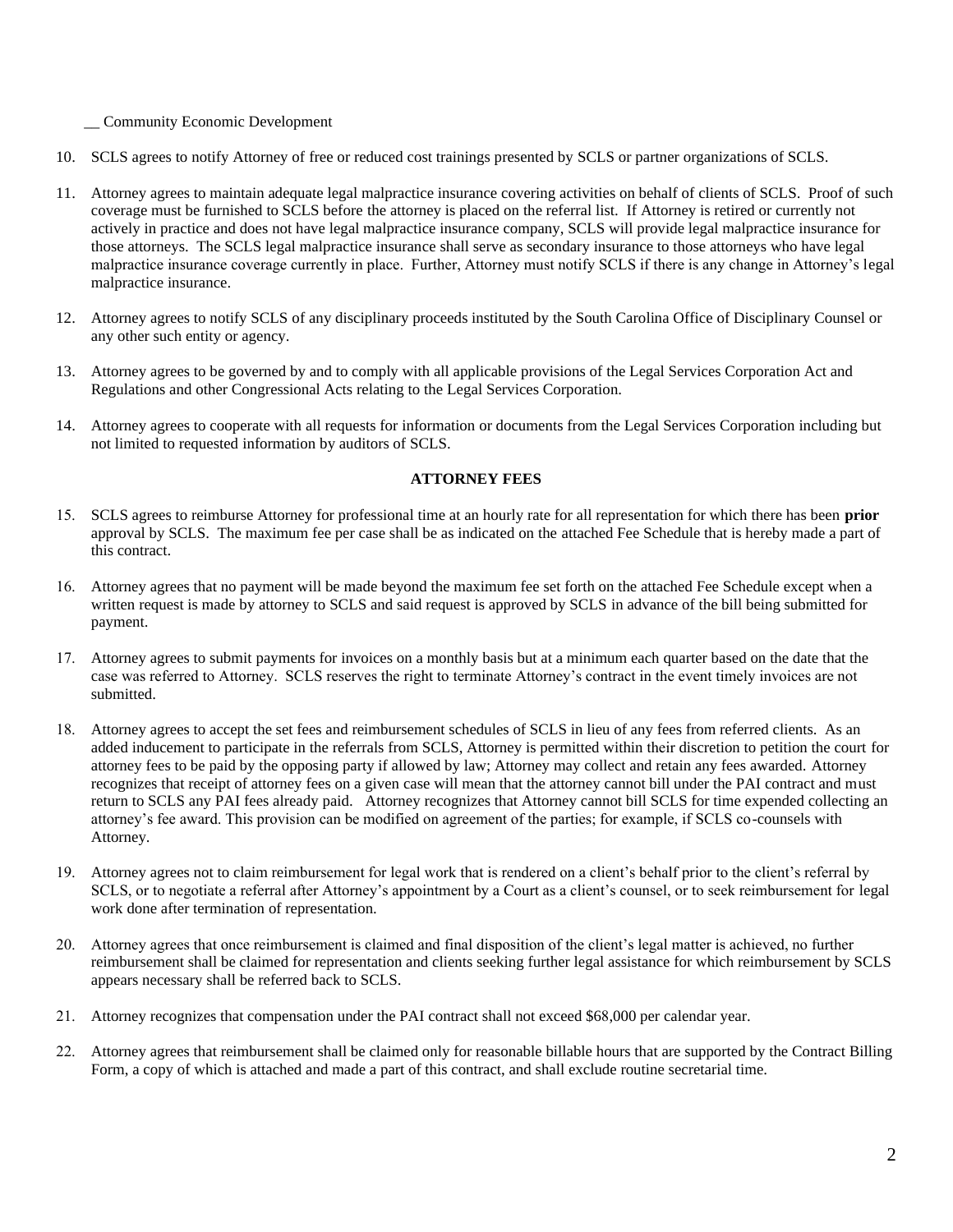- 23. Attorney agrees to submit a copy of any final order and a closed case report before the final invoice/bill will be paid. Attorney agrees to submit a final bill within thirty (30) days of closing a referred case.
- 24. Attorney agrees that SCLS reserves the right to adjust any bill with the understanding that Attorney may appeal such adjustment to the SCLS Board of Directors is final.

### **CLIENT COSTS**

- 25. SCLS agrees to reimburse for certain costs associated with a case including, but not limited to, filing fees when the court denies a request for *informa pauperis,* and postage, fax or copying expenses. Other costs are to be the responsibility of the client. At Attorney's request prior to incurring costs, other costs may be reviewed on a case-by-case basis and approved for payment by SCLS at the discretion of SCLS.
- 26. Attorney agrees to apply to proceed *informa pauperis* in court actions initiated in any court on behalf of accepted clients.
- 27. SCLS agrees to provide to Attorney sample *informa pauperis* pleadings upon request of Attorney.

### **ACCEPTANCE OF CASES**

28. SCLS agrees to send a letter via USPS and email to Attorney when SCLS refers a case to attorney. Attorney agrees to indicate acceptance of the case by indicating same and signing in the proper blank at the end of the referral letter and returning a copy to SCLS via email and/or USPS.

## **RESPONSIBILITIES TO CLIENTS**

- 29. Attorney agrees to complete representation of the client even if the hours required to do so go beyond the maximum fee as set out in the Fee Schedule.
- 30. Attorney agrees that any unpaid hours may be reported to the South Carolina Bar Pro Bono Program for credit with that program.
- 31. Attorney agrees that obligation to represent clients referred and accepted during a contract period continues until such clients' cases are concluded regardless of whether or not the contract period has expired.
- 32. Attorney agrees not to terminate representation of any client referred by SCLS before final disposition of the case without good cause consistent with the Code of Professional Responsibilities.
- 33. Attorney agrees to confer with SCLS at its request on any case referred by SCLS and shall cooperate with its administrative staff and Board of Directors to ensure the best legal assistance available for referred clients.
- 34. Attorney agrees that acceptance of a referral from SCLS shall create an association that involves the following relationships:
	- Client/Attorney: The attorney-client relationship exists between the client and Attorney and between the client and SCLS and the client shall be informed of same.
	- SCLS/Attorney: The Attorney has full authority to act for the referred client in the same way as any other client. However, SCLS is required to monitor the effectiveness of all representation provided under its grants. Upon request of SCLS, Attorney agrees to furnish copies of all pleadings and correspondence in any accepted case to SCLS and to consult with SCLS about any accepted case.

### **APPEALS**

35. Attorney agrees not to pursue any appeal or other related or unrelated matter on behalf of accepted clients without the express written permission of SCLS; except when necessary to comply with the Code of Professional Responsibilities.

## **COMPLAINTS**

36. Attorney and SCLS agree that complaints made by accepted clients to SCLS relating to representation by Attorney shall be heard by SCLS.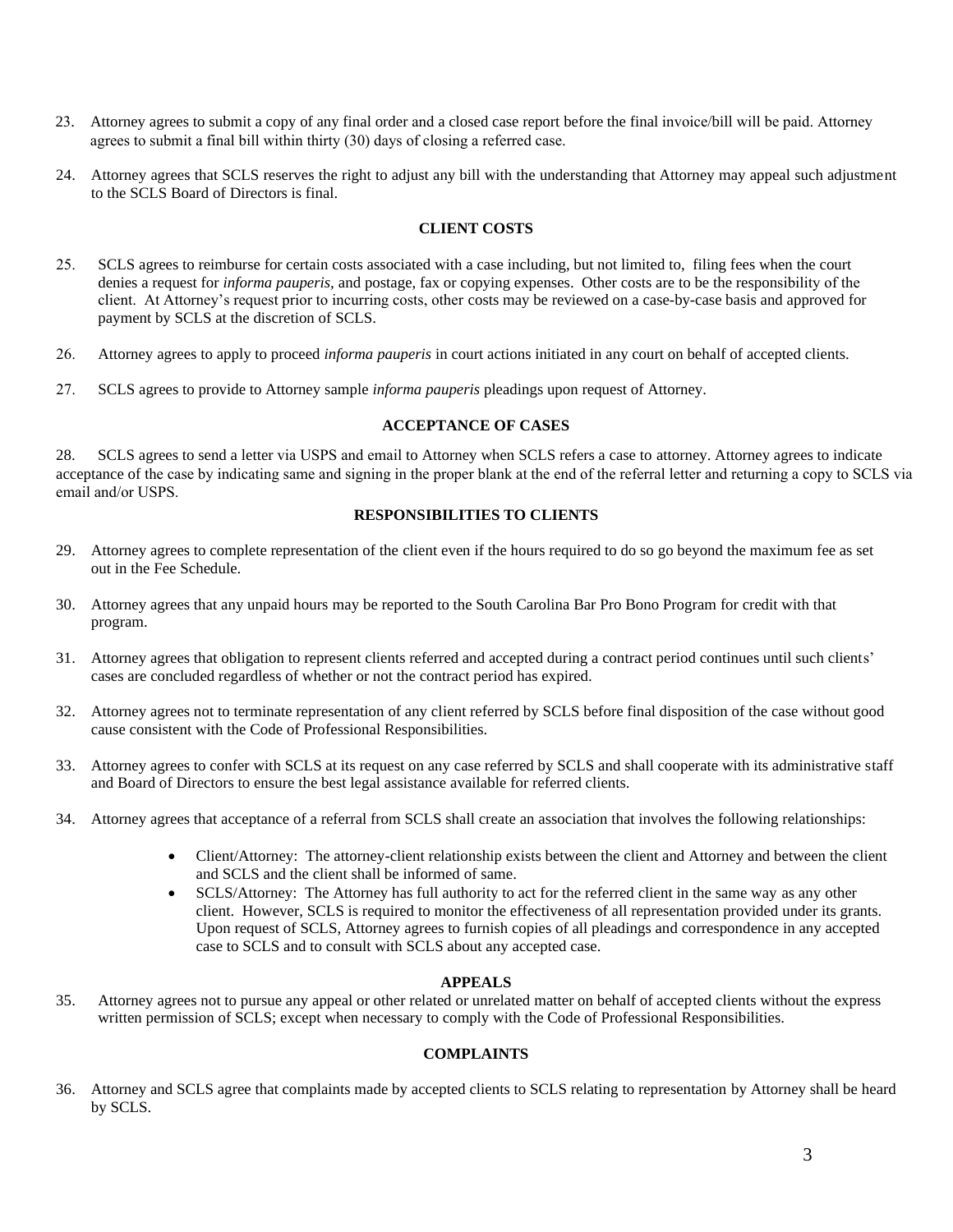- 37. Attorney agrees that any referred client wishing to terminate relationship with Attorney shall have the right to do so and Attorney agrees to refer any client terminating their relationship back to SCLS.
- 38. Attorney agrees that referred clients shall have the right to file complaints regarding SCLS pursuant to SCLS Policies and Procedures and Attorney agrees to advise them of same.

#### **TERM OF AND TERMINATION OF CONTRACT**

- 39. Attorney agrees that SCLS may terminate this contract at any time and that the contract shall be renewable at the discretion of SCLS.
- 40. The term of this contract shall be for a period of two (2) years from the date the contract is approved by SCLS unless otherwise terminated. Attorney understands that no new cases will be referred to Attorney after the expiration of the contract period without a new contract being signed and approved. However, SCLS will pay for any work done by Attorney for any cases billed under the contract in force at the date of the case was referred. The contract is subject to amendment upon notification by SCLS or its funding sources.

| Andrea E. Loney, Executive Director<br>South Carolina Legal Services | Date                |            |
|----------------------------------------------------------------------|---------------------|------------|
| Printed Name of Attorney                                             |                     |            |
| <b>Signature of Attorney</b>                                         | Date                |            |
| <b>Address of Attorney</b>                                           |                     |            |
| <b>Email Address</b>                                                 | <b>Phone Number</b> | Fax Number |

Email your completed PAI Contract to **Shirley Henry** at **shirleyhenry@sclegal.org**.

*SCLS PAI Form 2101 Last Amended - January 2011 January 2015, June 2018*